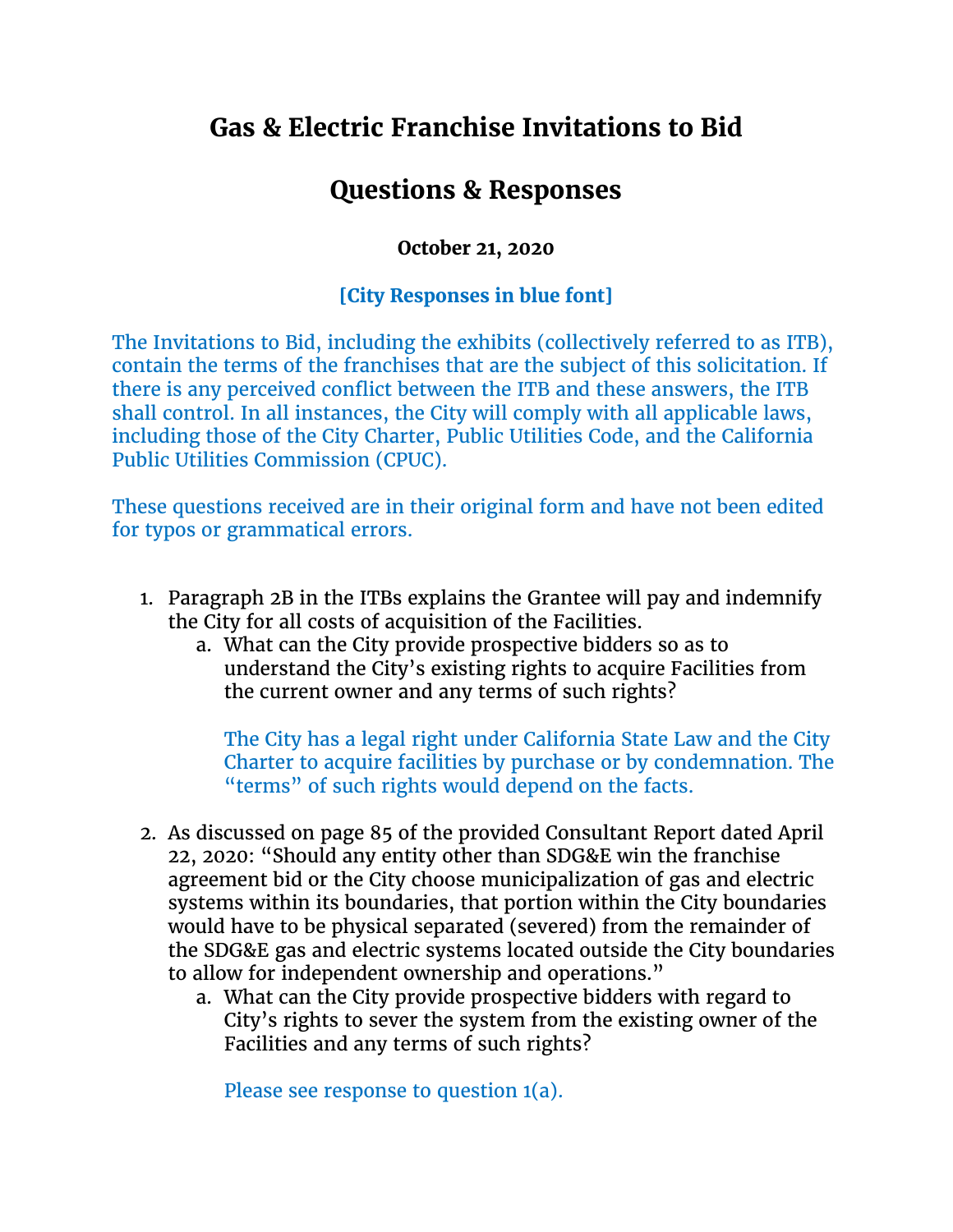- 3. Is the current franchise holder and will the future franchise holder be subject to and report on, the following:
	- a. Equal Opportunity participation of women and covered persons in its workforce AND that of its major contractors and vendors? Particularly, will the wages and occupations for Women be reported?

The ITB addresses a potential future franchise, not the current franchise. The proposed franchise requires the franchisee to comply with all applicable laws. For example, the proposed franchise says municipal undergrounding surcharge-funded projects are expected to comply with the City's Equal Opportunity Contracting program.

b. What number and percentages are actual City of San Diego residents?

This question is unclear.

c. Does franchisee complete am EEO 1?

Please see response to question 3(a).

d. Climate Action Plan mileage reductions for employees and contractors AND mileage reductions for its fossil fuels fleet?

The franchisee must comply with all applicable laws. If the franchisee is either an electric or gas corporation, then the franchisee would be under the jurisdiction of the California Public Utilities Commission, which has an extensive system of regulation addressing many environmental issues.

In addition, the franchisee is required to cooperate in good faith with the City's desire to accomplish the goals set forth in the City's Climate Action Plan and any revised or successive climate plan. Moreover, the franchise is specifically required to cooperate with the City toward the improvement of environmental and social justice and the franchisee shall support the City's 2019 Climate Equity Index and any subsequent versions or revisions.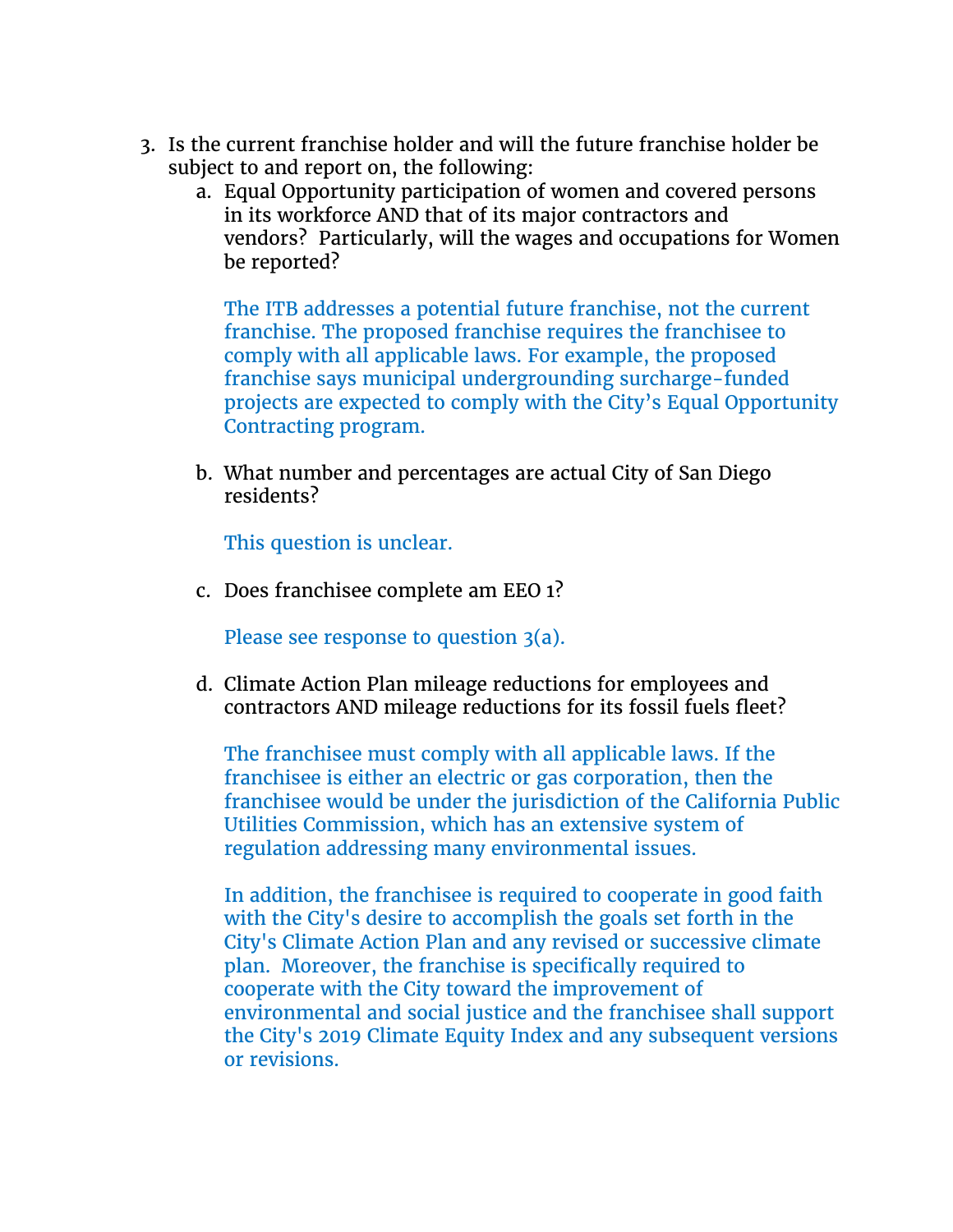i. What number of miles and percentages are actual City of San Diego miles?

This question is unclear.

e. What is the carbon reduction plan for the fleet, employees and vendors/contractors?

Please see response to question 3(d).

f. Are any of franchisee's facilities located on transit routes?

The future franchisee is not yet known.

i. What remedial efforts are required of franchisee?

This question is unclear.

g. Does franchisee encourage or subsidize fossil fuel commuting by providing employee personal vehicles, mileage reimbursements, or free or subsidized parking?

The future franchisee is not yet known.

h. Does franchise provide or subsidize travel by private or executive air transport or any class travel above "business class"?

The future franchisee is not yet known.

i. Will any of these costs be transferred to ratepayers?

The California Public Utilities Commission determines which costs, if any, may be recovered by an electric or gas corporation through its rate-setting process.

4. Will franchisee directly or indirectly subsidize any City budget function or department?

The franchisee's franchise fees will be remitted to the City and deposited into the General Fund, the Environmental Growth Fund, and the Utilities Undergrounding Fund.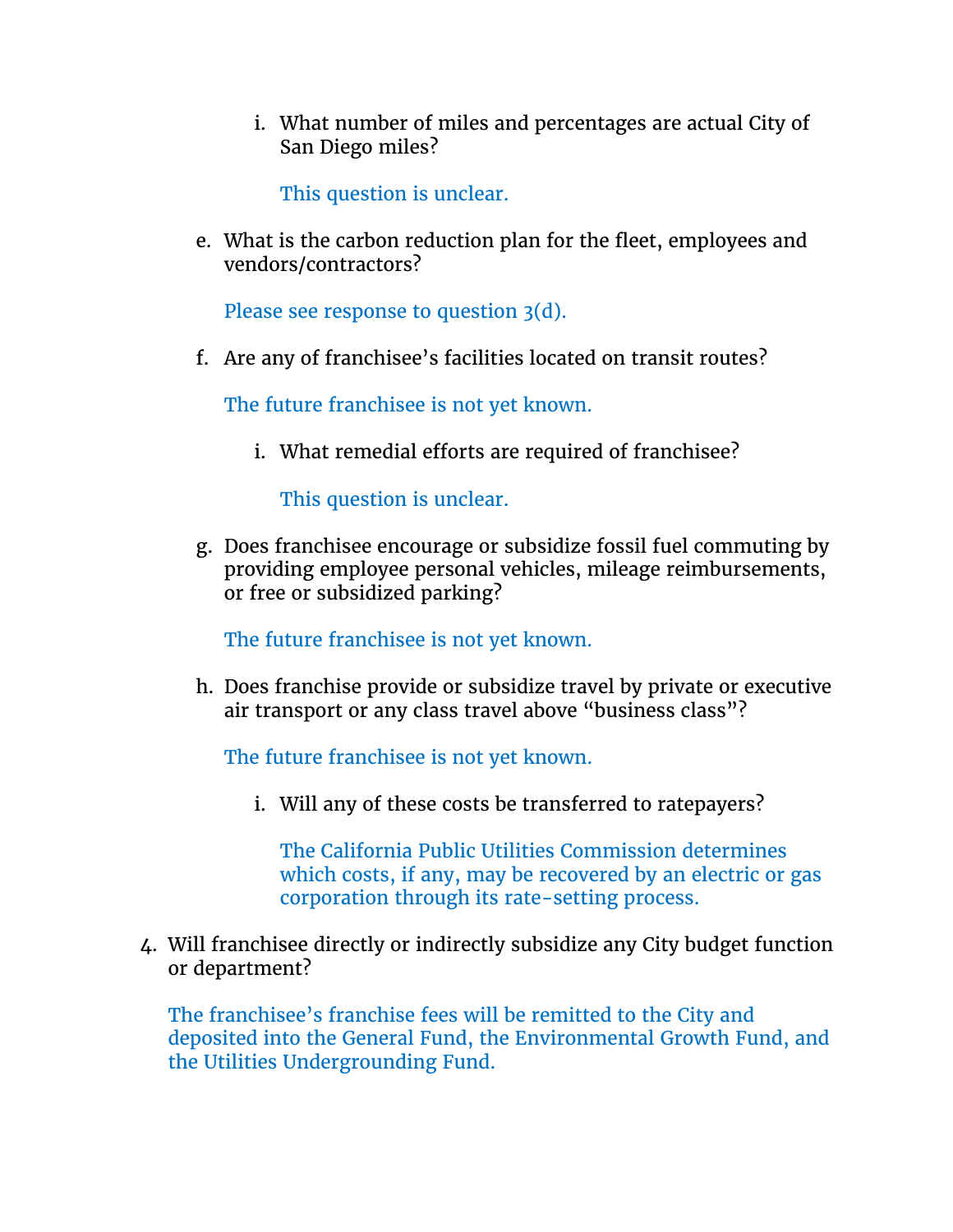a. Will franchisee seek or demand an offset or credit for these contributions?

The future franchisee is not yet known.

b. Will any of these costs be transferred to ratepayers?

Please see response to question 3(h)(i).

5. What is franchisee's employee live / work housing plan?

The future franchisee is not yet known.

a. Will any of these costs be transferred to ratepayers?

Please see response to question 3(h)(i).

6. What are franchisee's impacts on Storm Water pollution?

The future franchisee is not yet known. The franchisee must comply with all applicable laws including those pertaining to storm water pollution control.

a. What remedial efforts are required of franchisee?

This question is unclear.

b. Will any of these costs be transferred to ratepayers?

Please see response to question 3(h)(i).

7. What are franchisee's impacts on potable water and sewage usage?

The future franchisee is not yet known. The franchisee must comply with all applicable laws including those pertaining to potable water and sewer usage.

a. What remedial efforts are required of franchisee to reduce usage?

Please see response to question 7.

b. What remedial efforts are required of franchisee?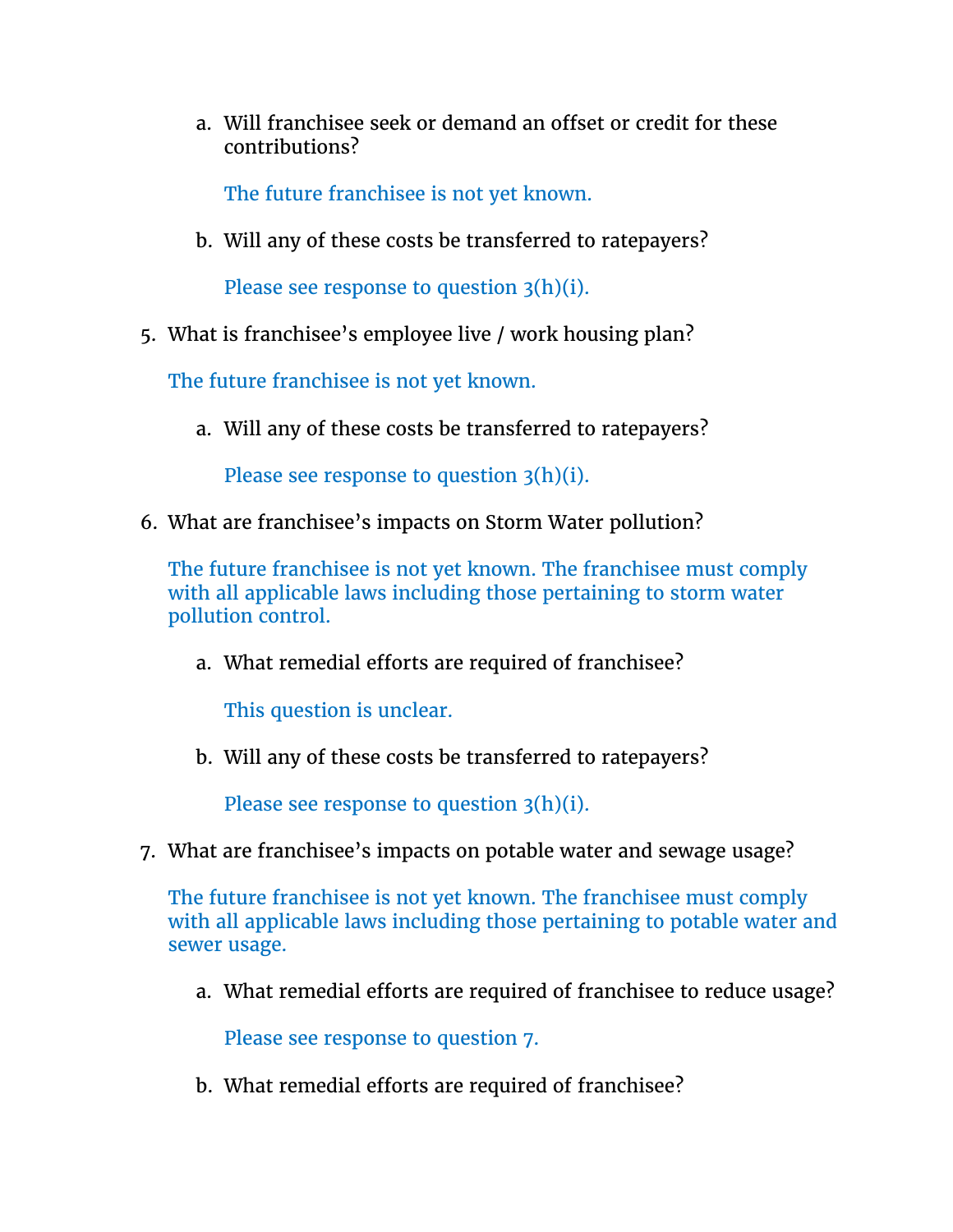This question is unclear.

c. Will any of these costs be transferred to ratepayers?

Please see response to question 3(h)(i).

8. What are franchisee's and its vendors/contractors impacts on solid waste generation and reporting?

The future franchisee and its vendors/contractors are not yet known. The franchisee must comply with all applicable laws including those pertaining to solid waste generation and reporting.

a. What remedial efforts are required of franchisee to meet solid waste reduction goals?

Please see response to question 8.

b. Will any of these costs be transferred to ratepayers?

Please see response to question 3(h)(i).

9. What are franchisee's impacts from sea level rise?

The future franchisee is not yet known, and this question is unclear.

a. What remedial efforts are required of franchisee?

This question is unclear.

b. Will any of these costs be transferred to ratepayers?

Please see response to question 3(h)(i).

10. Is the franchisee subject to registration and reporting under City Lobbying regulations?

The franchisee is required to comply with all applicable laws including the City's lobbying regulations.